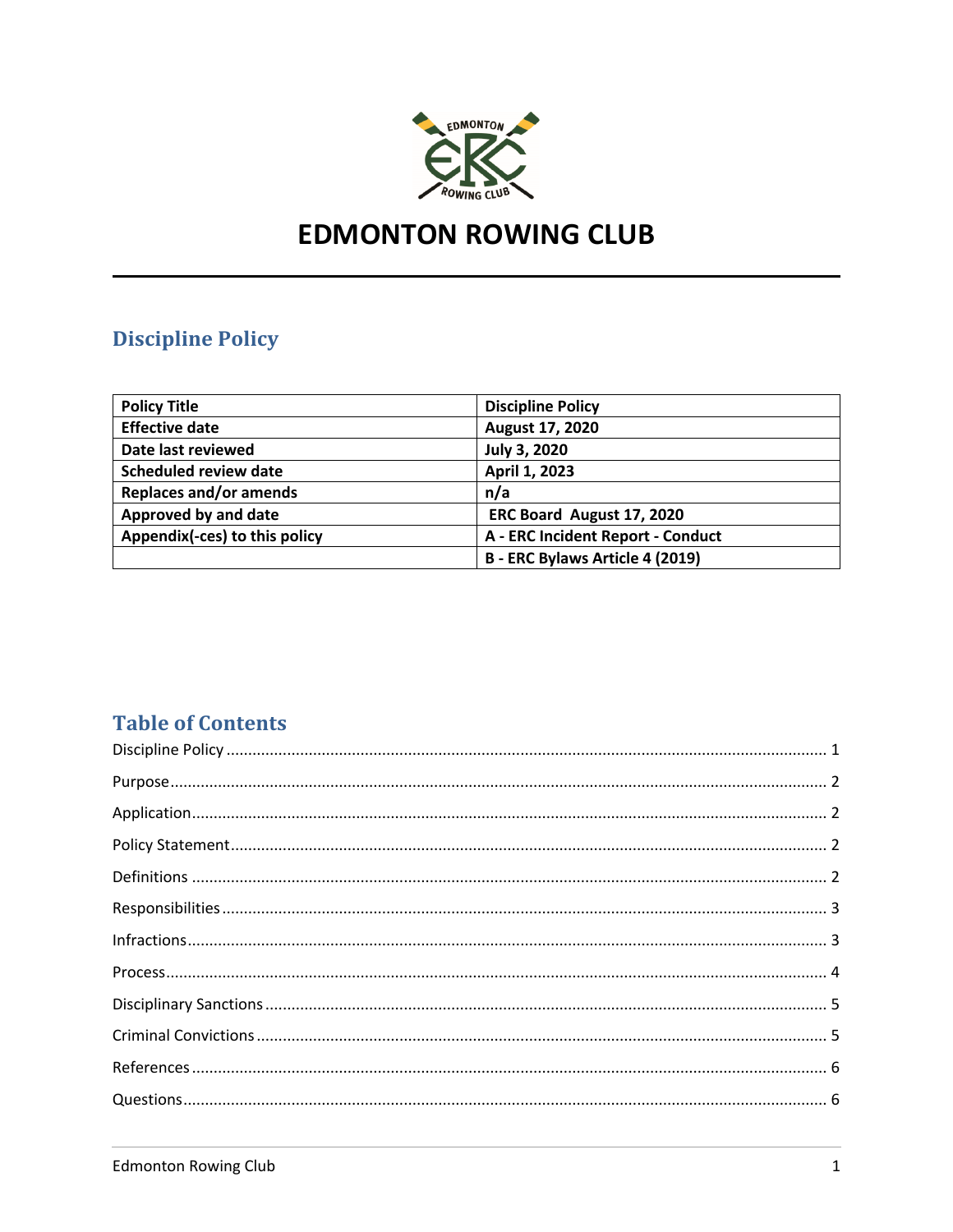## **Purpose**

1. This policy outlines the ERC's approach to managing situations where a member or participant has or is alleged to have violated the terms of the ERC Code of Conduct.

## **Application**

2. This policy applies to everyone in the ERC community. This community includes ERC members and participants as defined in the ERC Code of Conduct. It also includes individuals who have purchased a membership but are not currently in good standing, coaches, volunteers, staff, parents, spectators and contractors. This policy applies to conduct at and in relation to all ERC events, competitions, programs, activities and promotional events.

## **Policy Statement**

- 3. The ERC may apply disciplinary measures, up to and including suspension of or expulsion from membership, to an individual who has behaved in a manner contrary to the Code of Conduct.
- 4. Where the behaviour or alleged behaviour under review constitutes Abuse, Bullying, or Harassment, the processes and procedures and procedures outlined in the ERC Prevention of Abuse, Bullying, and Harassment Policy shall apply. [insert hyperlink]

## **Definitions**

- 5. **A.B.H.** means Abuse, Bullying, or Harassment.
- 6. **Expulsion** means the revocation of membership in the ERC.
- 7. **Infraction** means a violation of the code of conduct.
- 8. **Member** means a member in good standing of the ERC, as defined in the Code of Conduct.
- 9. **Participant** means an individual who is registered in a non-membership program at the ERC, as defined in the Code of Conduct.
- 10. **Suspension** means the temporary restriction of or removal of some or all of the privileges of membership, for a duration determined at the time of the suspension.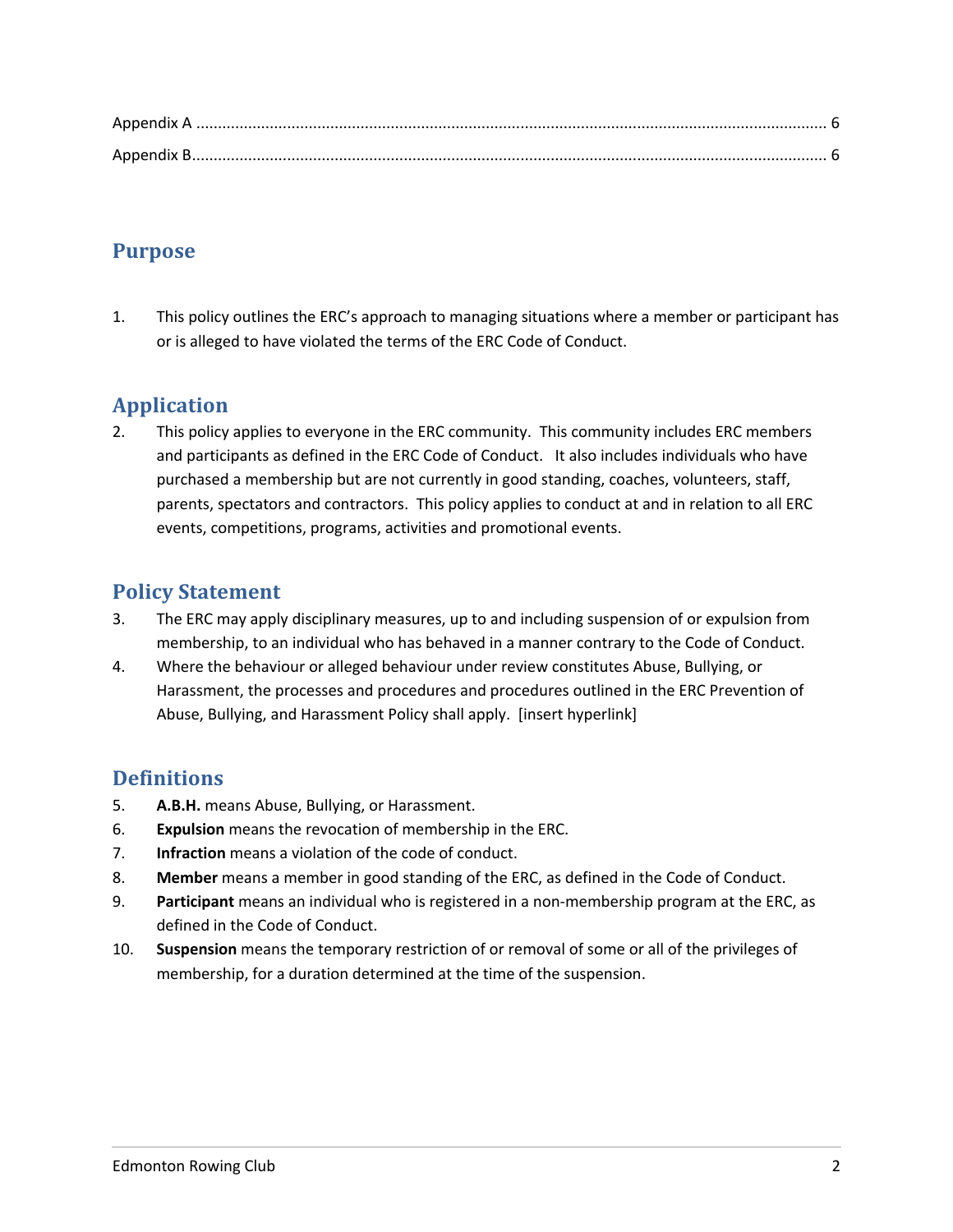#### **Responsibilities**

- 11. Individuals who wish to report that they have experienced or witnessed events or behaviours that violate the Code of Conduct are responsible to complete and submit the confidential ERC Incident Report - Conduct.
- 12. The ERC Executive Committee (Executive), composed of the President, Vice-President, Treasurer, and Secretary, is responsible to review complaints or reports of behaviours that violate the Code of Conduct. The Executive may appoint an ad hoc Disciplinary Committee of up 3 members to review such reports on its behalf. The Executive must appoint at least 2 members of the ERC board to the Disciplinary Committee. An additional member can be drawn from the broader ERC community or third-party subject matter experts.
- 13. The Executive or the Disciplinary Committee, as relevant, shall report their findings and recommendations to the Board of Directors (Board).
- 14. The Executive shall establish procedures to ensure that members who are being considered for suspension or expulsion receive proper notice of the review and are advised of their rights and obligations provided for in the bylaws.
- 15. The Board is responsible to recommend expulsion of a member when it has determined that circumstances warrant this action. See Article 4.3 in the ERC Bylaws.
- 16. The board is responsible to authorize suspension of any or all of a member's privileges.
- 17. The Board may delegate to a director, staff member, or coach the authority to immediately restrict participation privileges of individuals in the ERC community on a short-term basis in order to immediately stop behaviours that endanger the health, safety, or reputation of the ERC or any individual in the ERC community. As an example, a coach could decline to boat an athlete for a scheduled race at an away regatta if the athlete has is known to have engaged in dangerous or illegal behavior while travelling to the event.
- 18. If the Board's delegate exercises their discretion to restrict privileges under Article 17, the delegate must submit to the Executive, within 3 days of implementing the discipline, a written report of the incident and the actions taken. The Executive will determine what, if any, further investigation should be implemented under the terms of this policy.
- 19. ERC members are responsible to consider, at a general meeting of the membership, the Board's recommendation to expel a member, and to approve or deny that recommendation. See Article 4.3 in the ERC Bylaws.
- 20. The Secretary shall maintain in secure and confidential storage the records of any Incident Reports (Conduct), as well as of deliberations, decisions made, and communications between the complainant and the subject of the report.

#### **Infractions**

- 21. There are 2 categories of infraction minor and major.
- 22. Minor infraction generally means a single incident of non-conformity to the Code of Conduct which does not result in harm to other persons, to the sport of rowing, or to the ERC's reputation.
- 23. Examples of minor infractions include but are not limited to: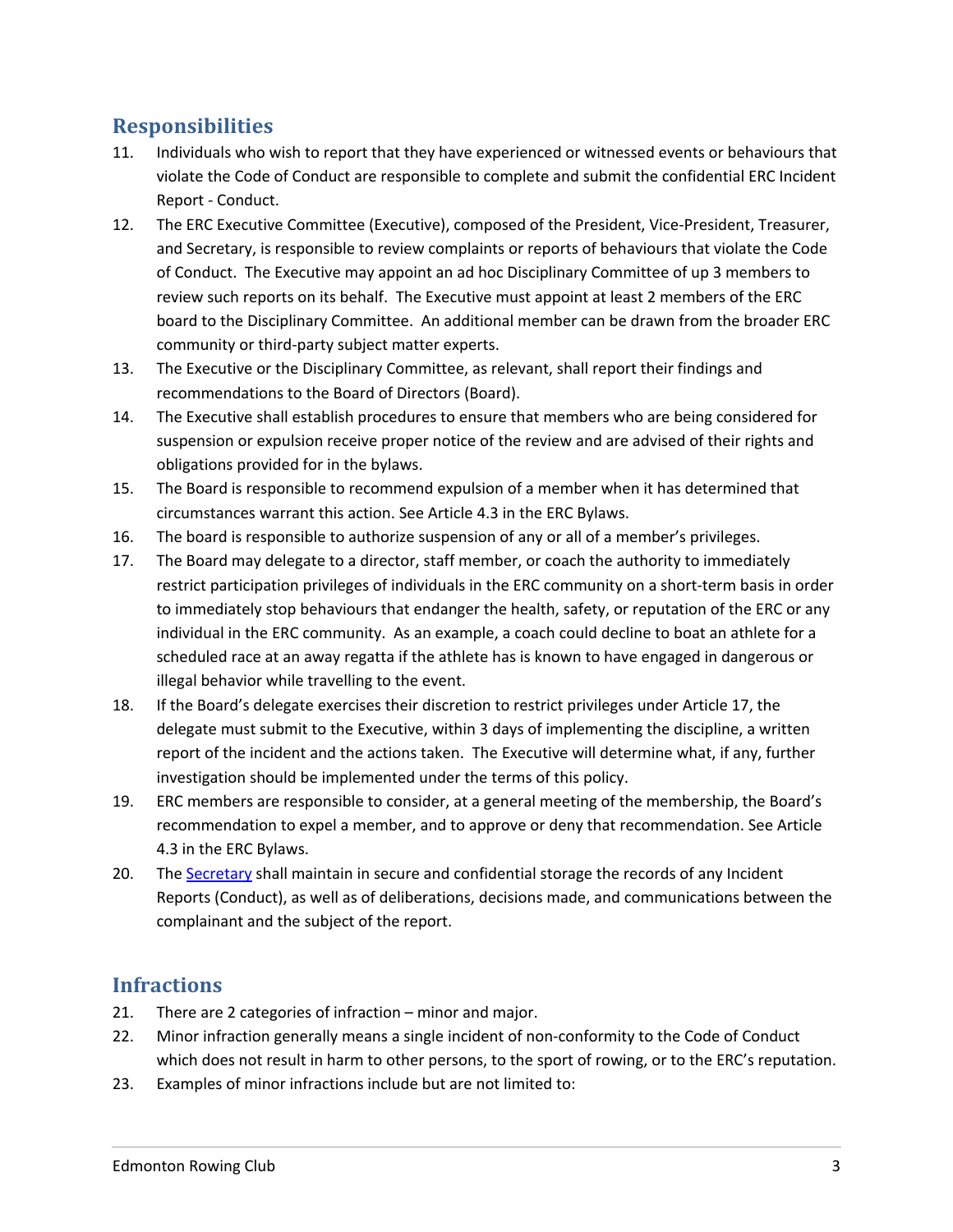- Failure to pay dues when required;
- Single instance of unsportsmanlike conduct or disrespectful comments or behaviour towards others;
- Single instance of non-compliance with ERC bylaws, policies, procedures, or regulations.
- Major infraction generally means an incident or incidents of non-conformity to the ERC Code of Conduct that results, or has the potential to result in, harm to other persons, the sport of rowing, or to the ERC.
- 24. Examples of major infractions include but are not limited to:
	- Repeated minor infractions that cumulatively indicate a disregard for the ERC Code of Conduct;
	- Intentional damage to ERC property;
	- Improper handling of ERC funds;
	- Pranks, jokes, or other activities including hazing that endanger the safety of others;
	- Deliberate disregard for ERC bylaws, policies, procedures, or regulations;
	- Conduct that intentionally damages the image, credibility, or reputation of the ERC;
	- Harassment behaviour, including sexual harassment and sexual misconduct;
	- Abusive behaviour toward another person, whether that behaviour is physical, mental, or verbal;
	- Abusive use of alcohol and legal or illegal drugs and narcotics, including performance enhancing drugs;
	- Any use of alcohol or non-prescription drugs by minors;
	- Any substantiated infraction by a member of the Board of Directors.

#### **Process**

- 25. Anyone in the ERC community may report an alleged infraction.
- 26. In general, reports must be made to the ERC. There is an exception to this rule if an individual is experiencing or is aware of incidents of A.B.H., or discrimination. In this situation the individual has the option to report through an independent third party appointed by Rowing Canada Aviron. Refer to the ERC Safe Sport Policy [insert hyperlink] and the ERC Policy for Prevention of A.B.H [insert hyperlink] for further details on this process and for procedures specific to reporting A.B.H.
- 27. Reports to the ERC must be made in writing, using the ERC Incident Report Conduct, and emailed or delivered to the Secretary and/or the Vice-President. Reports must be made within 14 days of the event that gave rise to the complaint. If more than 14 days have passed, the complainant must explain the reason for delay and the Executive will determine whether to review the report.
- 28. On receiving an incident report, the Executive will determine whether the alleged actions constitute a minor or major infraction.
- 29. The Executive will inform the individual of the nature of complaint made against them within 14 days of receiving the complaint.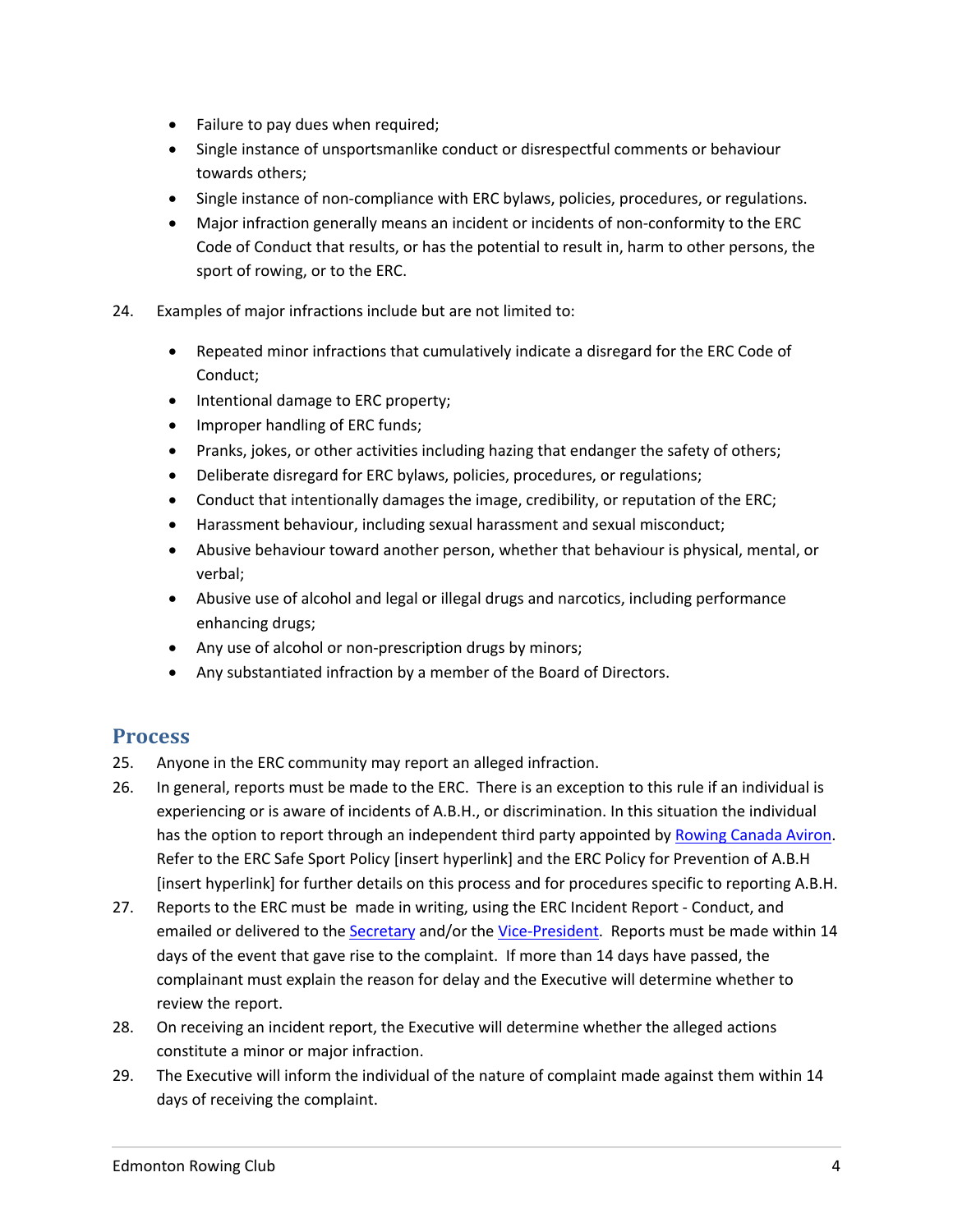- 30. The individual may make written submissions disputing the infraction, and the Executive or Committee will take these submissions into account when making their deliberations.
- 31. In the case of a minor infraction, the Executive or the Committee will complete their review within 30 days from the date the complaint was filed and will advise the individual by email of the decision and any discipline to be imposed.
- 32. The individual may challenge the decision by contacting the decision-maker in writing within 7 days of the date the decision was sent. This challenge can be made only once. The decisionmaker will consider the challenge and confirm, reverse, or amend its decision and the related disciplinary measures. The decision-maker will complete this review with 14 days of the date the challenge was received.
- 33. In cases where circumstances prevent one party from meeting one of the stated deadlines, they may contact the other party to advise of the delay and to request an extension. The other party shall agree to the extension provided the reasons for the request are reasonable.
- 34. In the case of a major infraction, the Executive or the Disciplinary Committee will review the case and will prepare a report for the Board of Directors detailing their findings and any disciplinary recommendations.
- 35. Where disciplinary measures include suspension or proposed expulsion of a member, the notification and appeal procedures set out in Article 4 of the ERC bylaws (2019) shall be followed.

## **Disciplinary Sanctions**

- 36. Sanctions for minor infractions may include:
	- verbal or written warning;
	- request for a written apology;
	- removal of certain privileges for a designated period of time;
	- removal from the current activity or competition;
	- other sanctions appropriate to the nature of the infraction.
- 37. Sanctions for major infractions may include:
	- verbal or written warning;
	- removal of some or all membership privileges for a fixed or indeterminate period;
	- suspension from certain events, which may include a single competition, an entire competition season, or future specific events;
	- expulsion from membership;
	- other sanctions appropriate to the circumstances of the infraction.

## **Criminal Convictions**

38. Any member or participant convicted of any of the following Criminal Code offenses has committed a major infraction under this policy and will be barred from participating in ERC programs, competitions, activities, and events: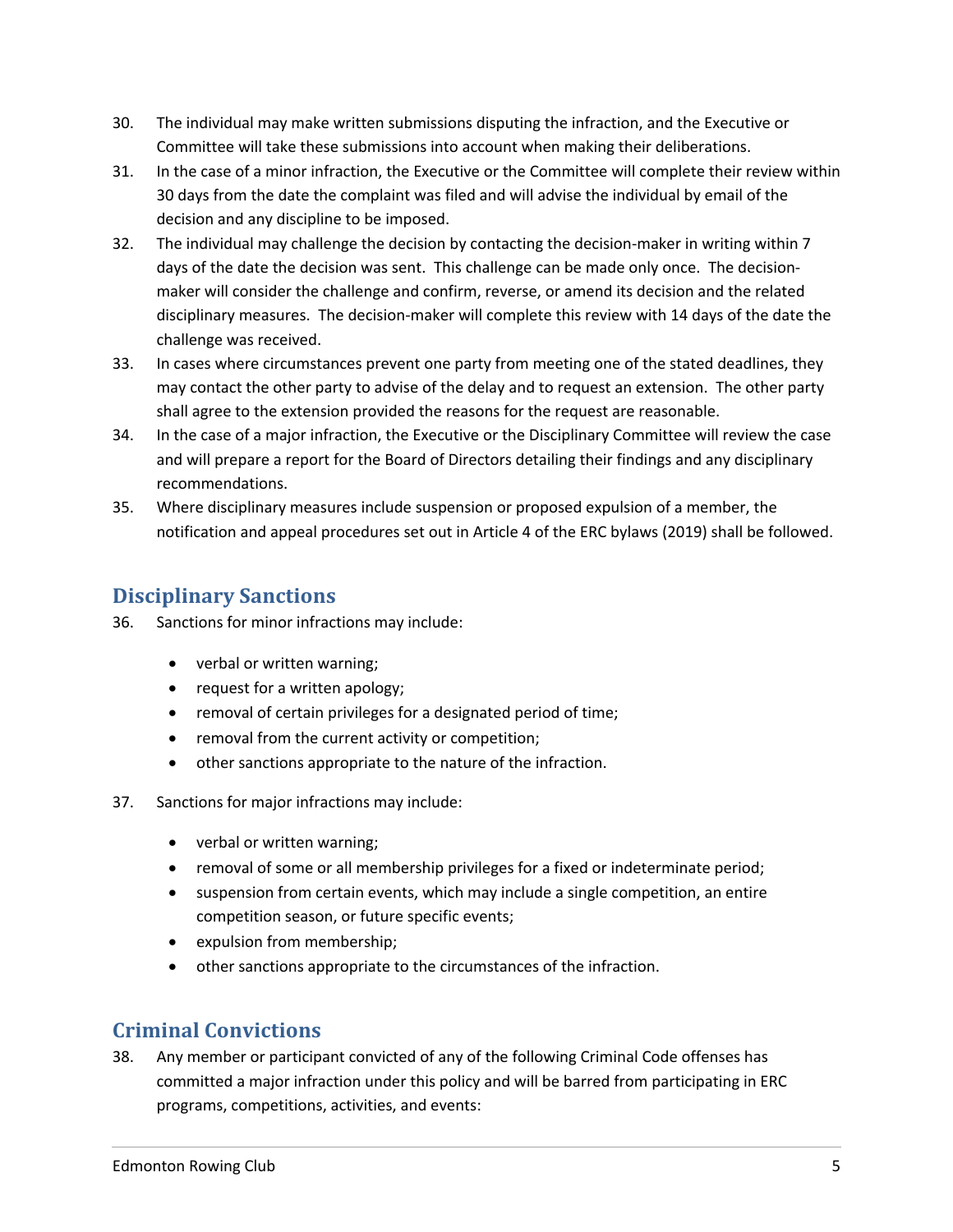- Child pornography offenses;
- Any sexual offense involving a minor
- Any assault offense involving a minor
- Any physical or psychological offense involving a minor;
- Any offense involving trafficking of illegal drugs, or substances listed on the World Anti-Doping Agency (WADA) Prohibited List.

#### **References**

- 39. ERC Bylaws (amended 2019) Article 4
- 40. ERC Code of Conduct
- 41. ERC Incident Report Conduct
- 42. ERC Policy for the Prevention of Abuse, Bullying, and Harassment

#### **Questions**

43. If you have questions about this policy, please contact the **President** or the Vice-President.

## **Appendix A**

ERC Incident Report – Conduct [insert hyperlink]

## **Appendix B**

ERC Bylaws (2019) – Article 4

ARTICLE 4 WITHDRAWAL, TERMINATION OR SUSPENSION OF MEMBERSHIP

- 4.1. Any member who desires to withdraw from membership in the Club may do so by notifying the Board in writing. The member shall cease to be a member at the later of the date when the Board receives the member's notice of withdrawal or the date when the member has settled all outstanding debts, liabilities, or fines owed the Club and has returned all Club property. The Club shall notify the individual of the date when their membership ceased.
- 4.2. The Club retains the right to terminate the membership of any of its members for just cause or for activities prejudicial to the good name or purposes and objects of the Club.
- 4.3. Members may only be expelled by resolution of an annual general or special general meeting. The Club President or the Club Secretary must give written notice to any member being considered for expulsion. This notice must be delivered to the affected member at least one week before the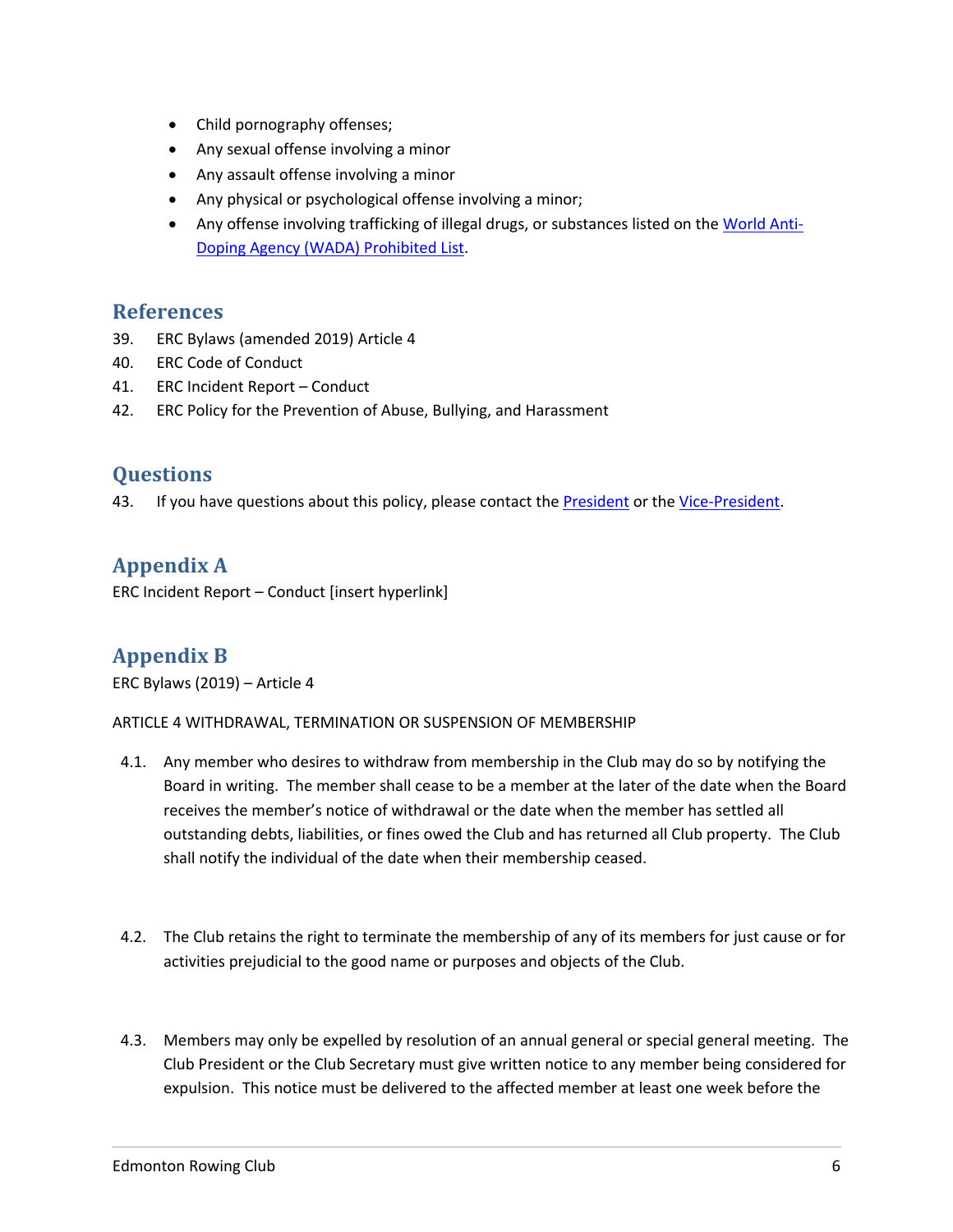relevant general meeting. The notice must inform the member of the allegations made against the member, and of the intended resolution for their expulsion. The member shall be entitled to address the membership in attendance at the relevant general meeting before the matter is decided. A member expelled under this bylaw shall forfeit all right in any claim upon the Club and its property.

- 4.4. A member who has been expelled under this bylaw may apply once per year for readmission to the Club on or after the first day of each membership year following the date of expulsion. Such readmission request must be made in writing and delivered to the President of the Club or the Secretary of the Club at least one month prior to the requested readmission date. The Board shall consider the request at the next Board meeting and may approve or deny the request. The Secretary shall give the expelled member written notice of the Board's decision on the readmission request.
- 4.5. The Board may suspend any or all membership privileges of a member of the Club for reasonable cause. Without restricting the generality of the foregoing, privileges liable to suspension may include use of or access to any or all Club facilities and equipment, and the right to compete as a member of the Club. The Club President or the Club Secretary must give written notice to any member being considered for suspension. This notice must be delivered to the affected member at least one week before the Board meeting at which the proposed suspension will be considered. This notice must inform the member of the particulars of the conduct on which the complaint is based. The member shall be entitled to address the Board before the matter is decided.
- 4.6 A member of the Club who has been suspended pursuant to Article 4.5 may apply to the Board to have their membership privileges reinstated. Such reinstatement request must be made in writing and delivered to the President of the Club or the Secretary of the Club at least one week prior to the requested reinstatement date. The Board shall consider the request at the next board meeting, and may continue, modify, or lift the suspension at its sole discretion. The Secretary shall give the member written notice of the Board's decision on the reinstatement request.

#### **INDEX**